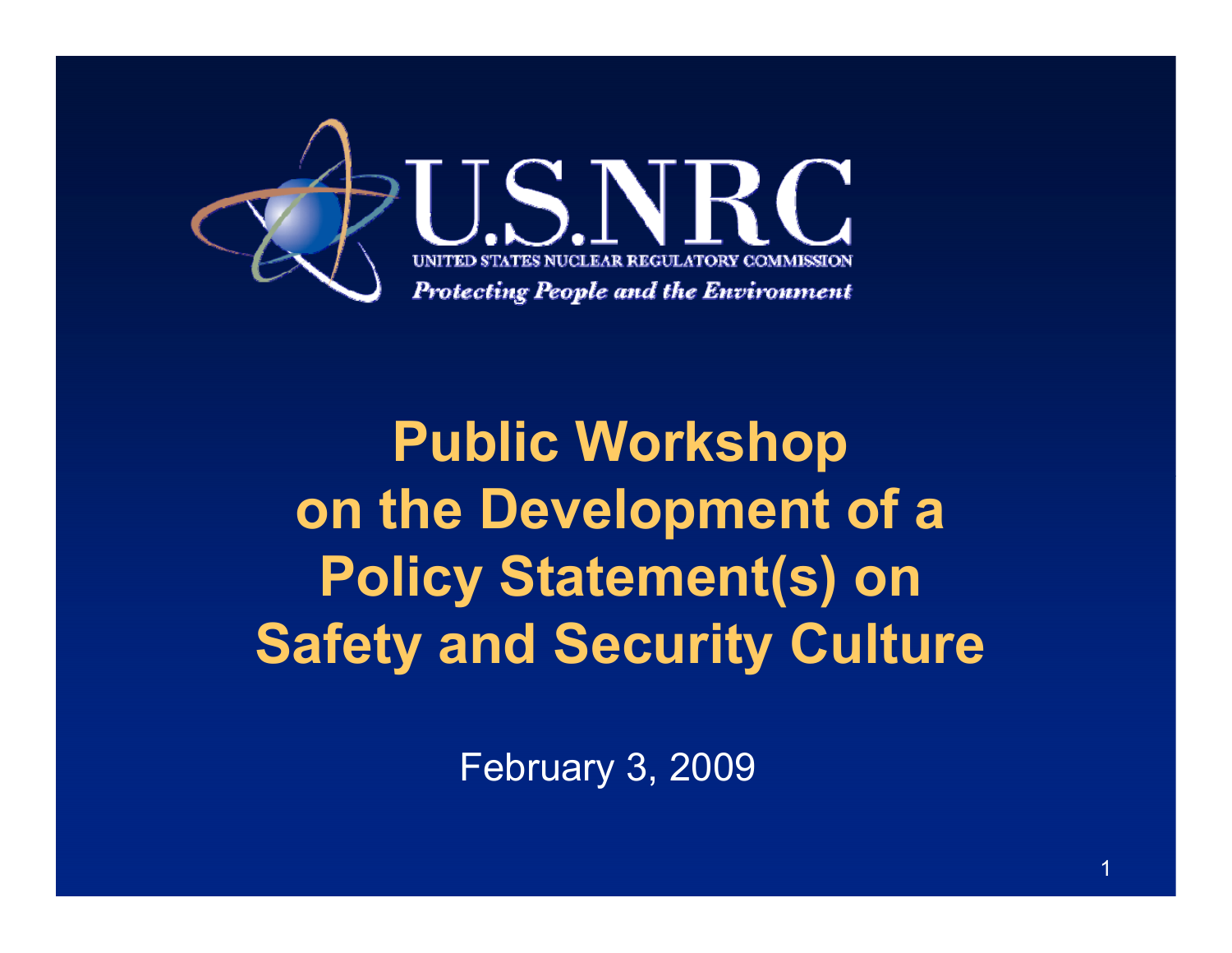

### **Welcome & Introduction**

# Martin Virgilio

Deputy Executive Director for Materials, Waste, Research, State, Tribal, and Compliance Programs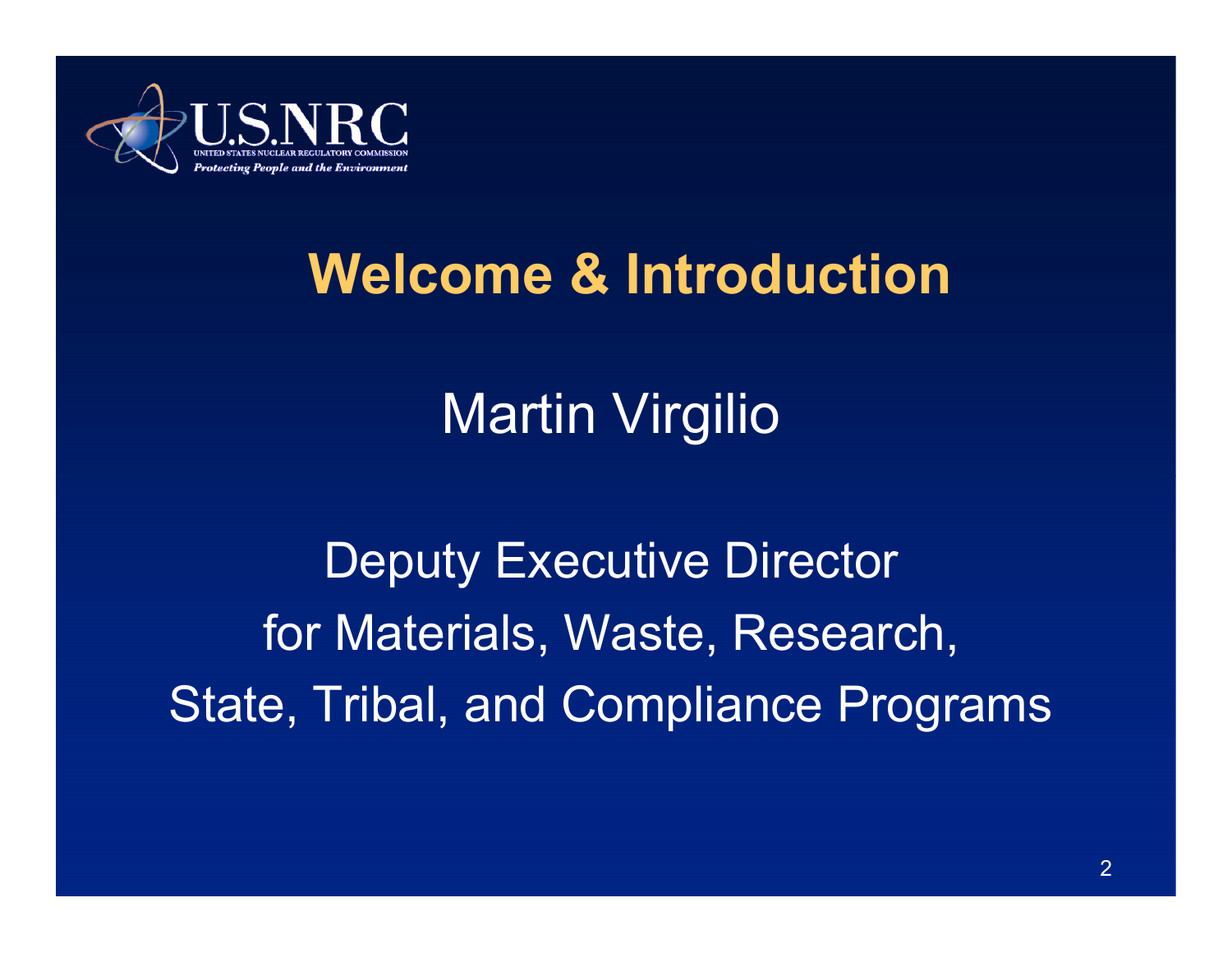

#### **Chairman's Address**

# Dr. Dale E. Klein

Chairman U.S. Nuclear Regulatory Commission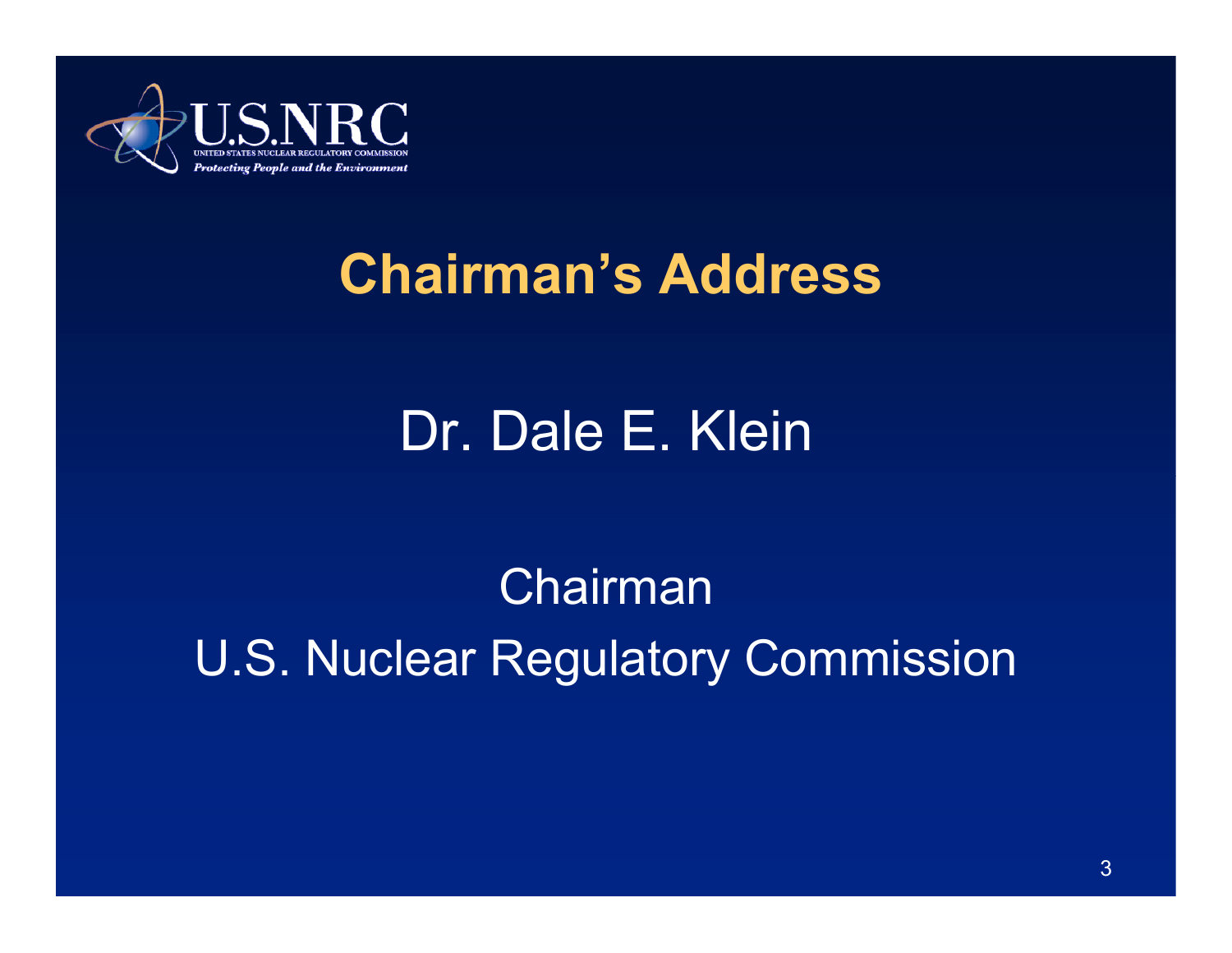

# **Overview of NRC Safety Culture Activities**

Cynthia Carpenter

**Director** Office of Enforcement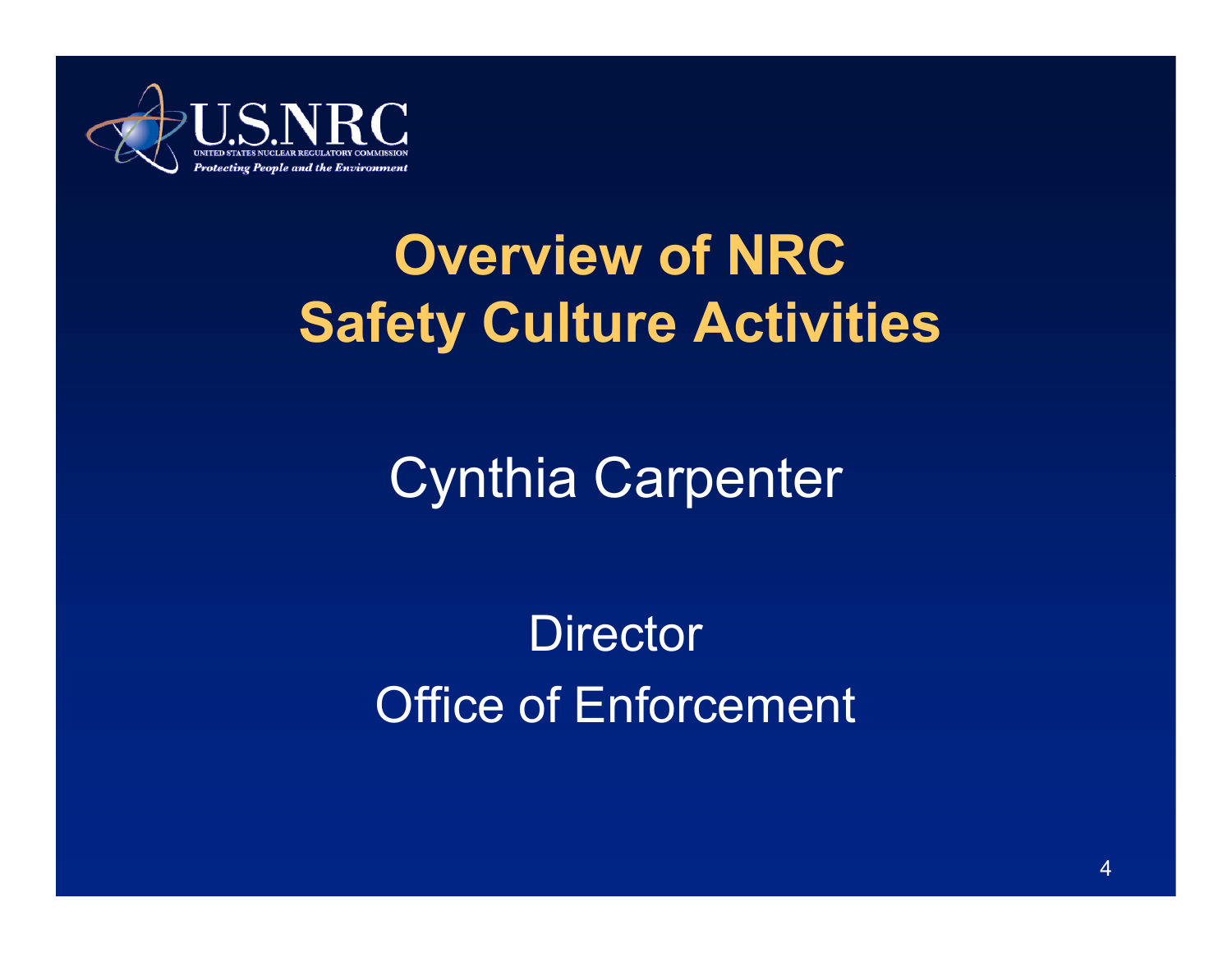

# **Description of Development of Safety Culture Policy Statement(s)**

# Stewart Magruder

**Chair** Safety Culture Policy Statement Steering Committee

> Deputy Director Office of Enforcement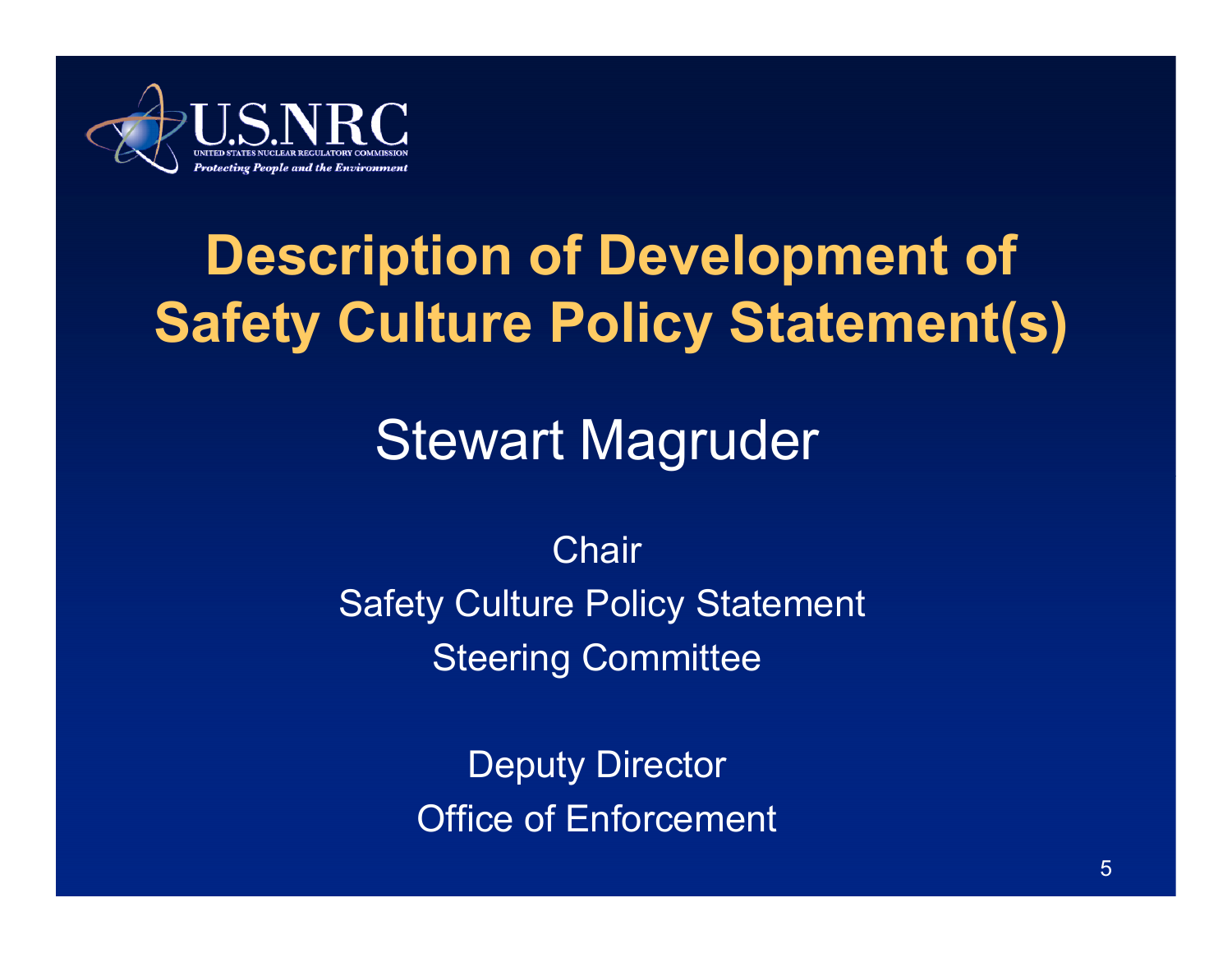

#### **Definitions and Concepts**

### Isabelle Schoenfeld

# **Chair**

Safety Culture Policy Statement Task Group Office of Enforcement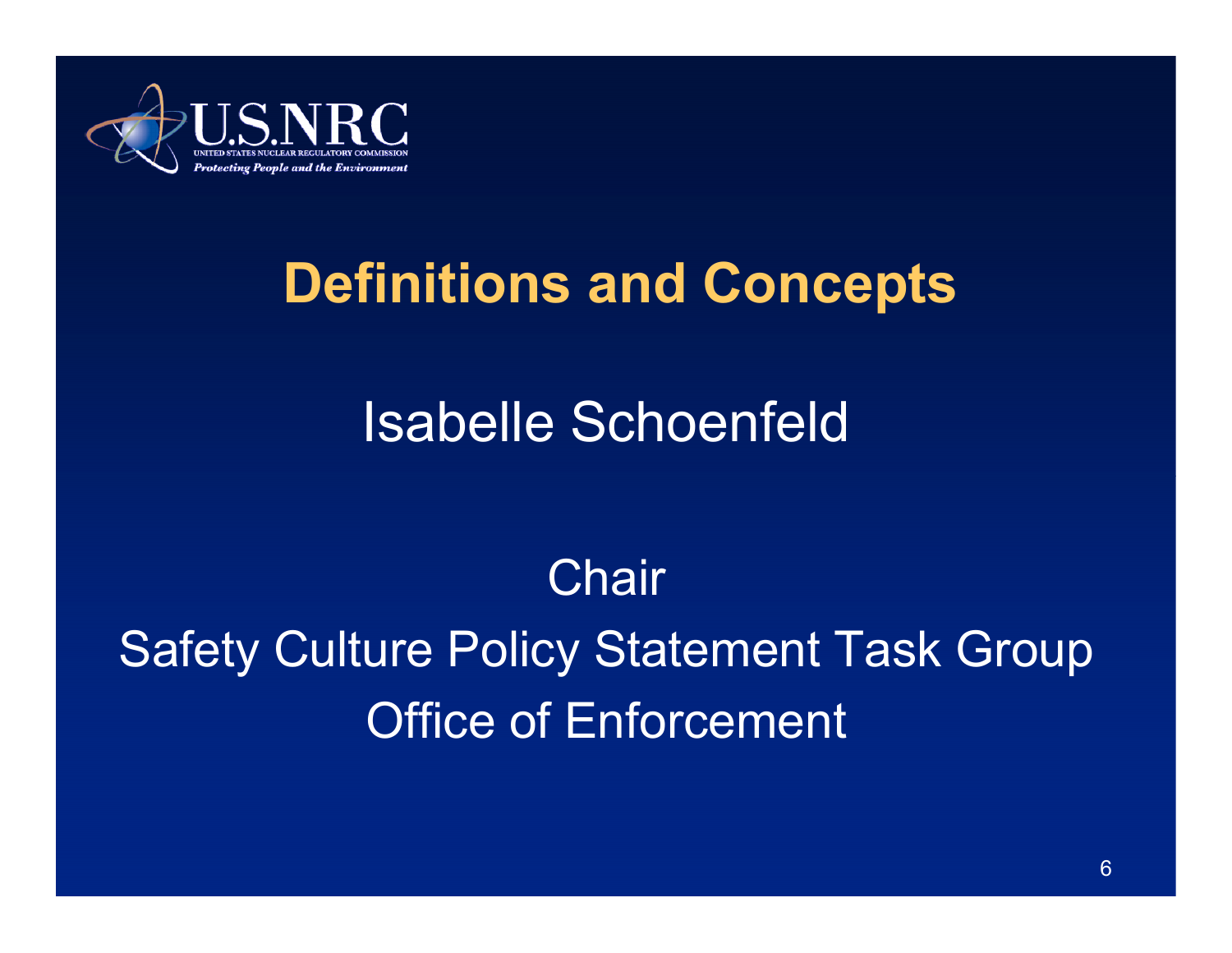

# **Safety Culture & Security Culture Definitions**

#### **Safety Culture:**

"Safety Culture is that assembly of Safety characteristics and attitudes in organizations and individuals which establishes that, as an overriding priority, nuclear safety issues receive the attention warranted by their significance." [International Nuclear Safety Advisory Group (INSAG)]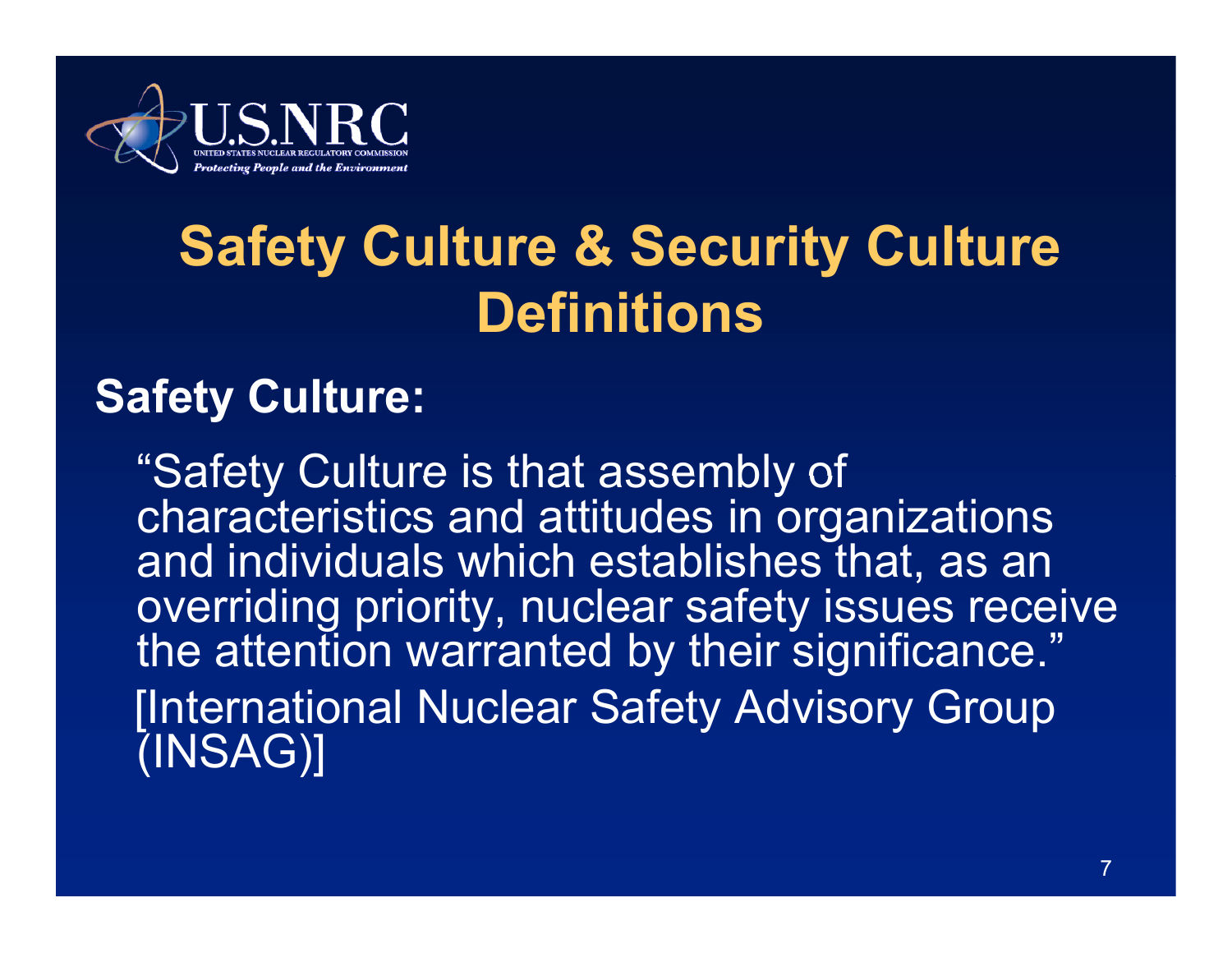

# **Safety Culture & Security Culture Definitions**

#### **Security Culture**:

"Security Culture is that assembly of characteristics, principles, attitudes and behavior of individuals, organizations and institutions, which serves as a means to support and enhance nuclear security."

[IAEA Nuclear Security Series draft Guidelines]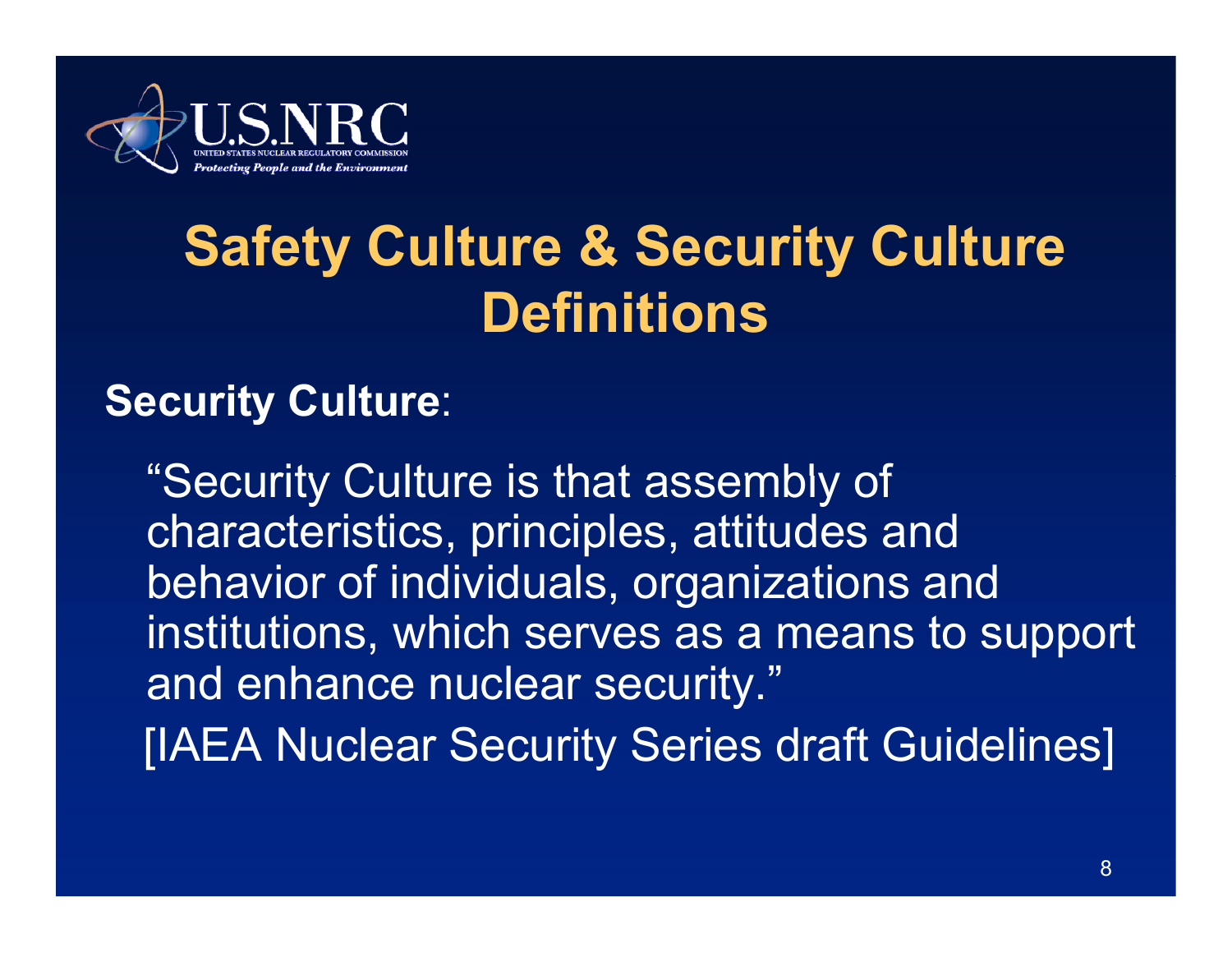

# **Proposed Safety Culture Components**

- • *Work Practices –* As individual contributors, personnel demonstrate ownership for safety and security in their dayto-day work activities.
- *Work Planning and Control* Processes for planning and  $\bullet$ controlling work ensure that individual contributors, supervisors and work groups communicate, coordinate, and execute their work activities in a manner that supports safety and security.
- $\bullet$  *Safety Conscious Work Environment (SCWE) –* Management maintains a SCWE in which personnel feel free to raise concerns without fear of retaliation.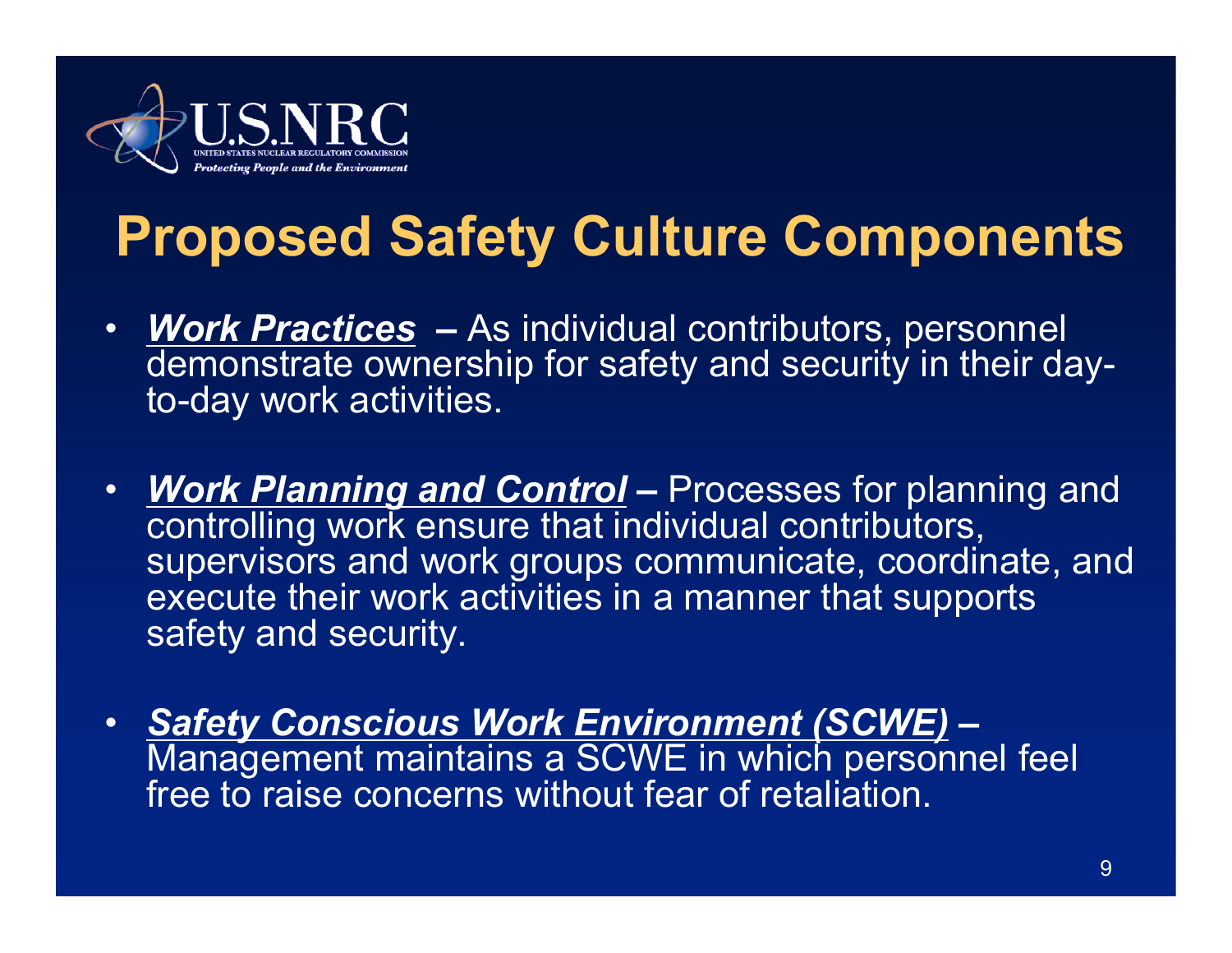

# **Proposed Safety Culture Components**

- • *Problem Identification and Evaluation –*– Management ensures that issues potentially impacting safety or security are promptly identified and fully evaluated, commensurate with their significance.
- *Problem Resolution –* $\overline{\phantom{a}}$  The licensee ensures that safety and security issues are promptly addressed and corrected, commensurate with their significance.
- *Resources –* $\hbox{\sf -}$  The licensee ensures that the personnel, equipment, procedures, and other resources needed to assure safety and security are available.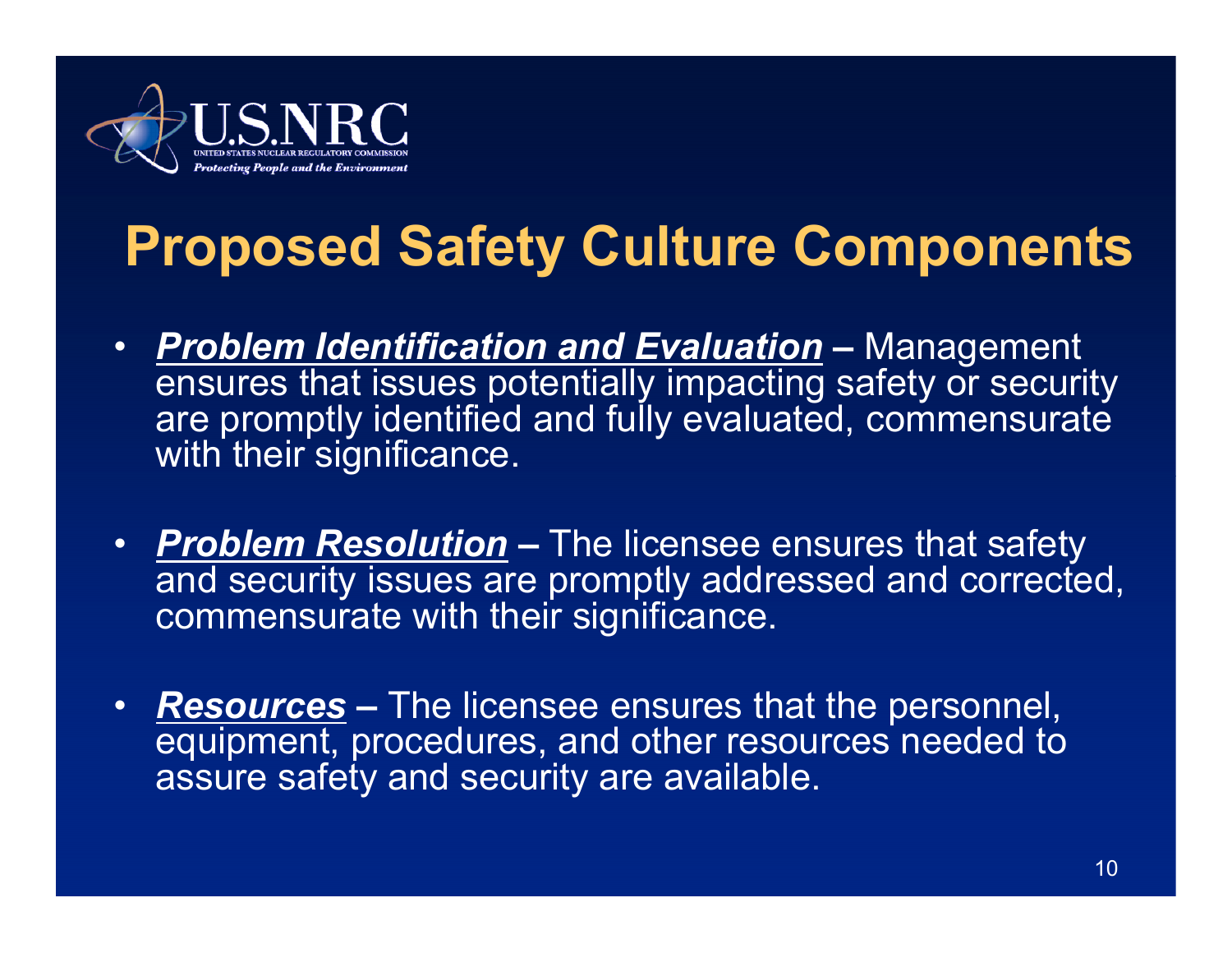

# **Proposed Safety Culture Components**

- $\bullet$  *Licensee Decision-Making –* Licensee decisions ensure that safety and security are maintained.
- $\bullet$  *Accountability* – Roles, responsibilities and authorities for safety and security are clearly defined and reinforced.
- • *Continuous Learning Environment –*– Management maintains a continuous learning environment in which opportunities to improve safety and security are sought out and implemented.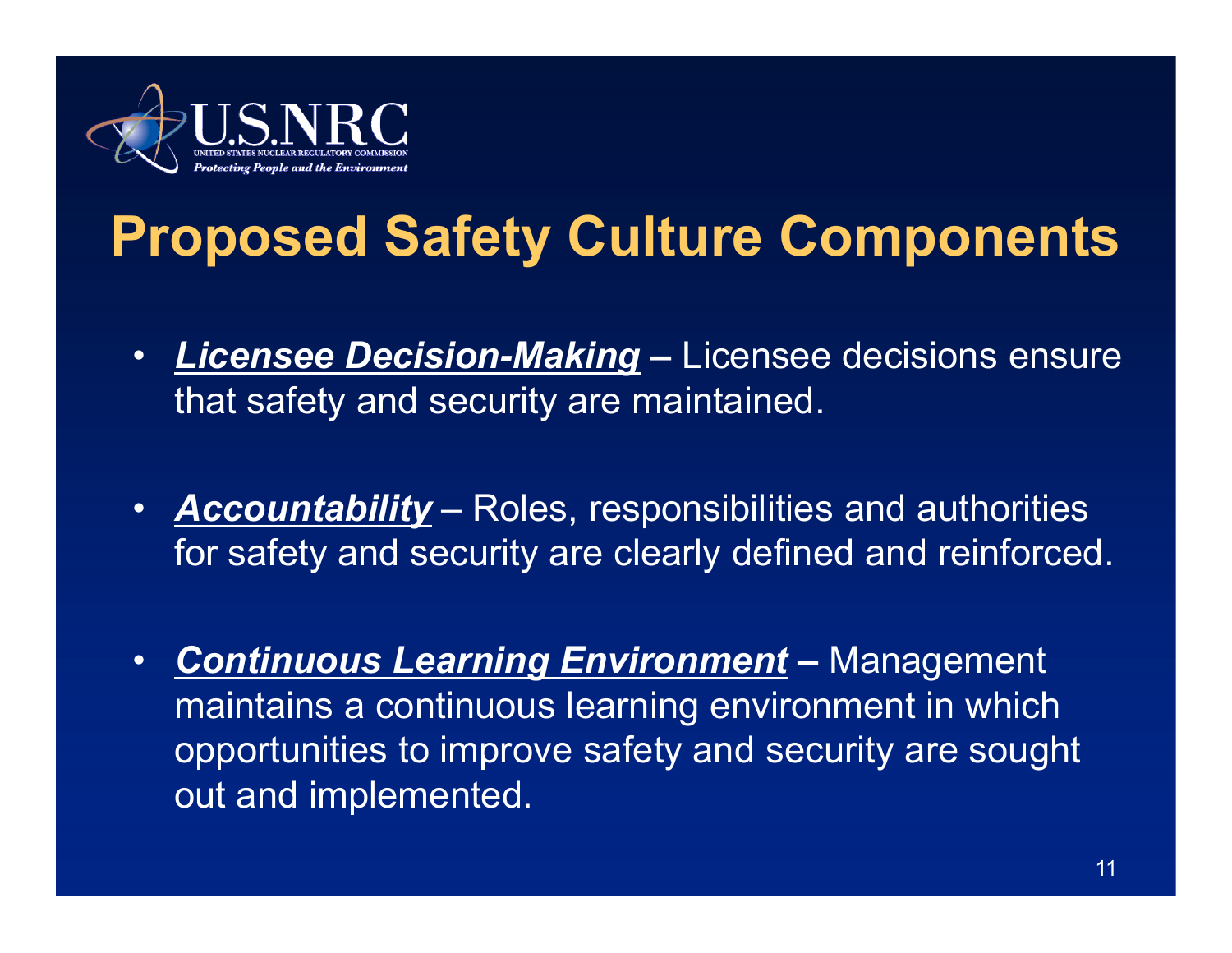

# **NRC Safety Culture Public Webpage Link**

# **http://www.nrc.gov/aboutnrc/regulatory/enforcement/ safety-culture.html**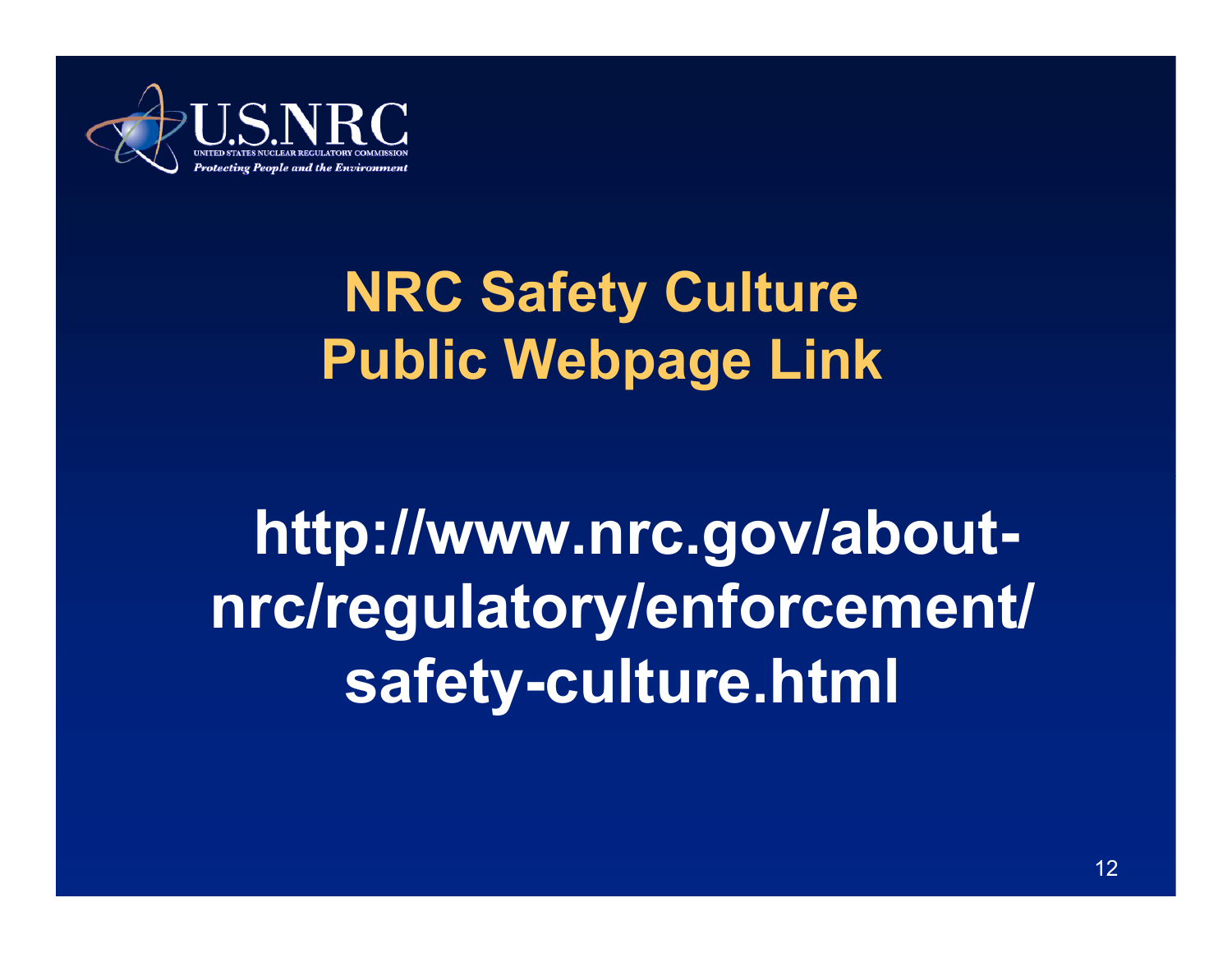

#### **Ground Rules**

#### Lance Rakovan

Meeting Facilitator Office of the Executive Director for Operations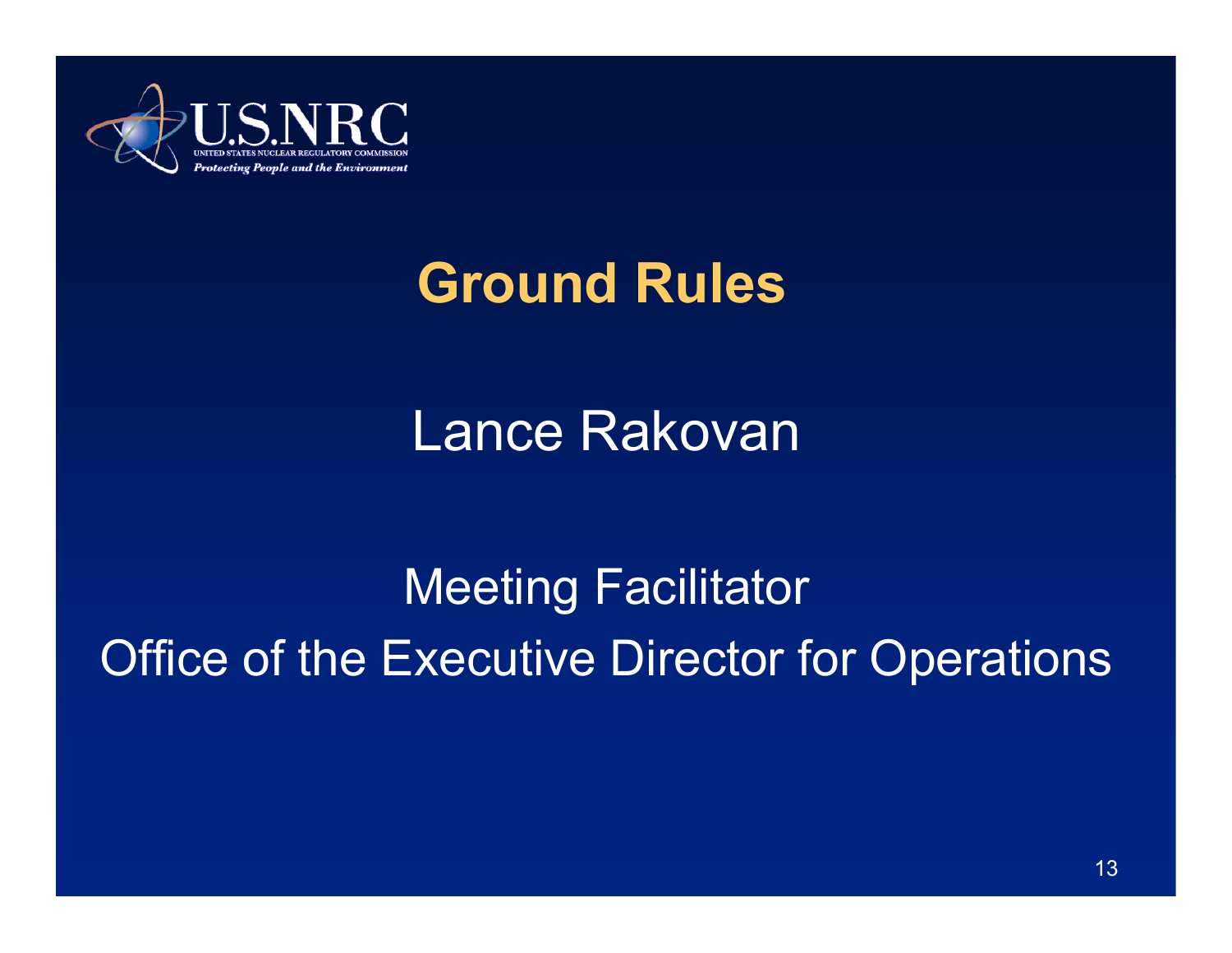

# **Submitting Comments**

You are encouraged to provide comments by **February 11, 2009** to:

June Cai U.S. Nuclear Regulatory Commission Mail Stop O4 A15A Washington, DC 20555 (301) 415-5192 june.cai@nrc.gov